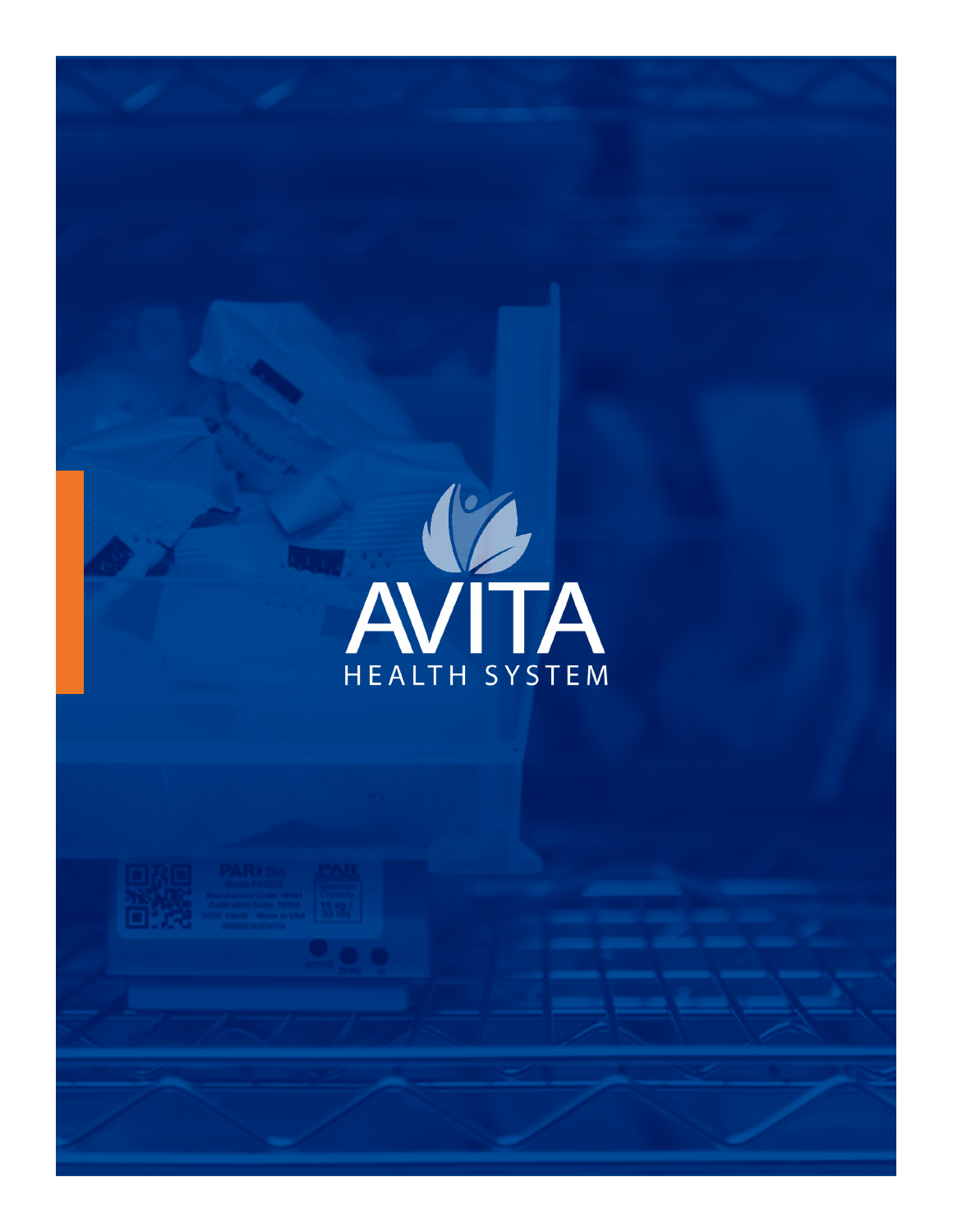



# CASE STUDY **Avita Health sees PAR Vision giving them inventory room with a view NO. OF HOSPITALS NO. OF SCALES INSTALLED DEPARTMENTS WITH SCALES NO. OF LOCATIONS WITH SCALES** 3 2,823 3 11

## AFFILIATING WITH A LARGER AND MORE PROMINENT INTEGRATED DELIVERY NETWORK (IDN) CAN BOOST THE RESOURCES AND STATUS OF A SMALLER HEALTHCARE SYSTEM, BUT THEIR INFORMATION TECHNOLOGY AND INVENTORY MANAGEMENT SYSTEMS MUST KEEP PACE AND NOT FALL BEHIND.

While Avita Health System, Galion, OH, relished the advantages of entering into a partnership with The Ohio State University, that decision came with certain IT and operational caveats, according to Scott Hazen, IT Applications Manager. Avita had to adopt and implement new electronic health record (EHR) software.

"It's been a great addition for us and the partnership with OSU has helped us significantly improve our clinical processes," Hazen said. Admittedly, however, Avita Health struggled to link the new EHR system with supply chain and patient charging.

"One of the more difficult processes we've had to work with was charging through Epic," Hazen indicated. "Materials' naming conventions were tough for staff to work with, particularly since they had short-hand names for a lot of the [products]. Charging could be timeconsuming and it was easy to miss steps or just ignore and forget. Our staff tried their best, but we didn't feel like the process was efficient. In addition, our inventory system was a basic count-and-fill system. Staff in Supply Chain were in a cycle of overstocking, and our inventory was inconsistent. The staff did the best they possibly could, but it was an inefficient process."

Hazen's team and those within Supply Chain recognized they needed to update their inventory management through upgraded automation.

"First, we knew we needed a tool that would help recover costs quicker, more effectively and with more accuracy," Hazen recalled. "Second, we needed buy-in to the process from more than just IT and Supply Chain.

Hazen had worked with PAR Excellence in the past so he was familiar with the technology and many of the people who were still the company. Further, he appreciated their customer service acumen. He wasn't alone.

"When we brought them in we were fortunate to have a Nursing Director who had worked with them in the past also, but had not seen the weighted bin technology," Hazen noted. "After a site visit to another hospital, our clinical staff was sold."

Hazen acknowledged that Avita Health's inventory process "needed a shot in the arm" because they also were developing a distribution center to accommodate their expanding service. "We knew long term that the key areas where we would be implementing PAR Excellence had to have solid replenishment processes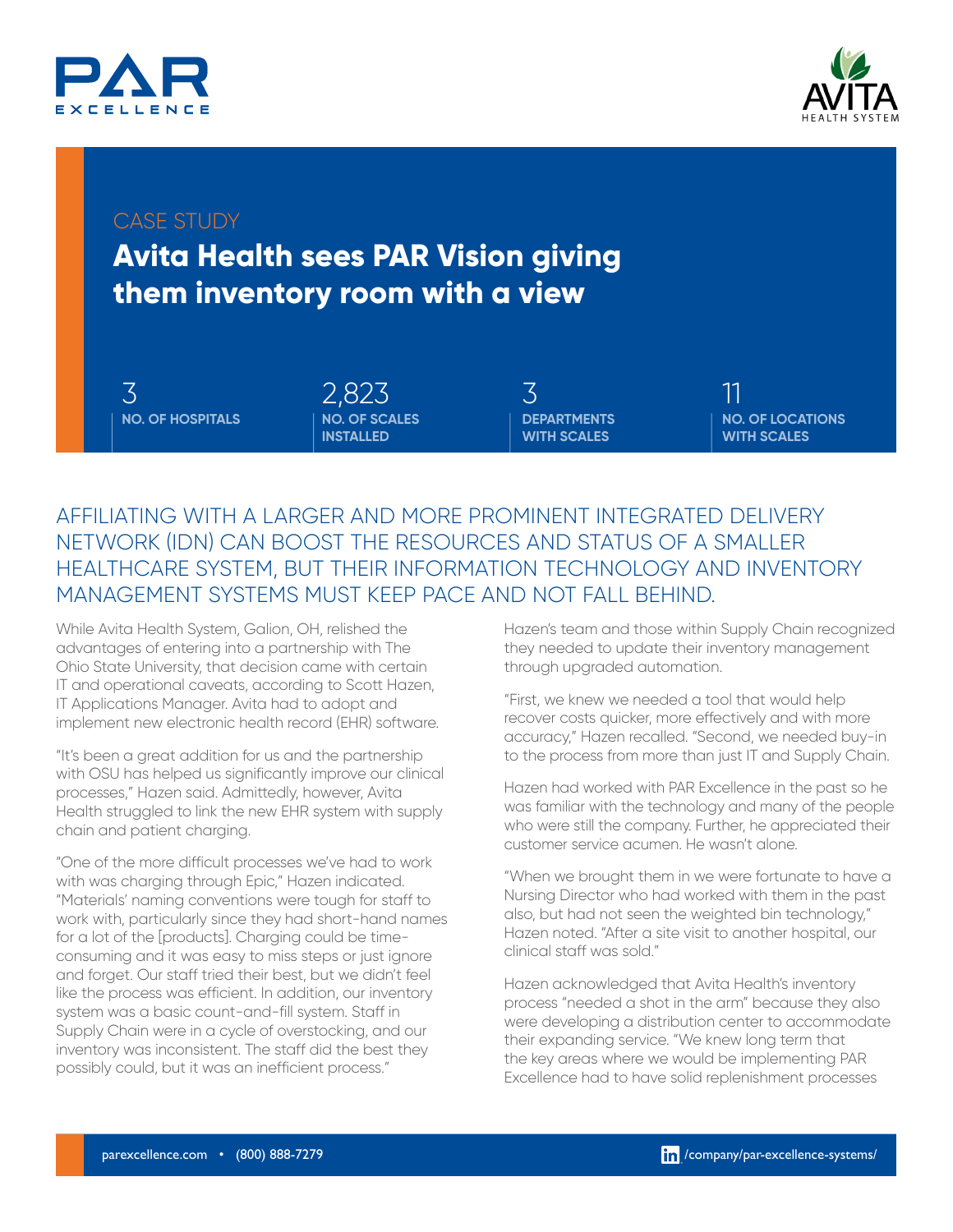and to be able to take advantage of the tools provided with the PAR Vision tool."

#### *Ultimately, Avita Health was looking for a technology tool that was "easy to use and fit our culture," according to Hazen.*

"The other competitors added a layer of complexity to their products that we just didn't see as value-added," Hazen said. "Bar-code scanning or locked cabinets or other concepts. This just felt right. I'm pretty sure we would have landed with PAR Excellence even without the prior relationship."

## SOLID MODELING

Avita Health viewed PAR Excellence's tools as providing a solid replenishment process with ample statistics. "We wanted to improve how we replenish, what we replenish and what we measure," he added. "The tools PAR Excellence provides does exactly that."

PAR Excellence's tools needed to pass three critical tests to merit installation within Avita Health's organizational framework.

"No. 1, it absolutely had to be easy for the staff," Hazen noted. "This is by far the easiest process we reviewed. Second, it had to provide our Supply Chain with intelligence about the materials. What was moving, what was sitting on the shelf not moving, what needed better par levels, etc. Finally, we wanted something that would easily integrate to our existing technology, but also be flexible enough that in the future, if we moved to some other ERP system, it would be an integration that would be easy to work with and set up."

Integration adaptability is critical and something an organization should learn upfront when evaluating automation tools, Hazen insisted. They quickly realized the breadth and depth of IT systems with which PAR Excellence technology was able to connect and operate.

#### *Avita Health set five goals for the PAR Excellence technology to achieve. They wanted:*

- 1. The return-on-investment to include paying for the technology.
- 2. To see their supply cost recovery improve significantly over the current processes long term.
- 3. To improve par levels and inventory replenishment processes operationally.
- 4. To offer fact-based decisions to the clinical and supply chain staff on inventory.
- 5. A tool that would be flexible from a technology perspective.

Once the system went live, they compared supply charging data generated with that prior to installation. The differences year-to-year for the first installation location were striking, according to Hazen, who chose not to release specific dollar figures.

"The prior year, without PAR Excellence, we had almost no charges for several of our floors for supplies," he said. "The year we put it in place our supply charges on that same account were significant. I don't want to go into specific dollars, but I will tell you the first phase of the project paid off the initial purchase of the system in 14 months. The second phase of the project – select floors at two other hospitals – is now paid for. The difference is going from almost no supply charges to having a large volume of charges. And the simplicity of the system is what helps drive that ROI."

#### *Hazen indicates the simplicity of system operations represents a worthy reward for the installation, which went more smoothly than anticipated.*

"Any implementation has challenges," Hazen reflected. "The first few months [involved] just working with the backbone on the technology side. The servers, the integration, the hardware, getting the materials ordered. That part was the most significant in terms of ramping up for the project. Overall, PAR Excellence is one of the better implementations we've done. In part, this is due to the support they provide. The project does require coordination with our facilities, IT, Supply Chain and Clinical teams. Without that buy-in, it does become more problematic. We've been fortunate that these groups have all worked well internally, which has made our go-lives a lot easier."

Hazen recognizes that without the internal teamwork, be it ambivalent or adversarial relationships, any installation and implementation would turn out that much more complicated.

"I think the facts have to drive conversations like this," he observed. "If administration identifies the problem that our supplies are not being charged, PAR Excellence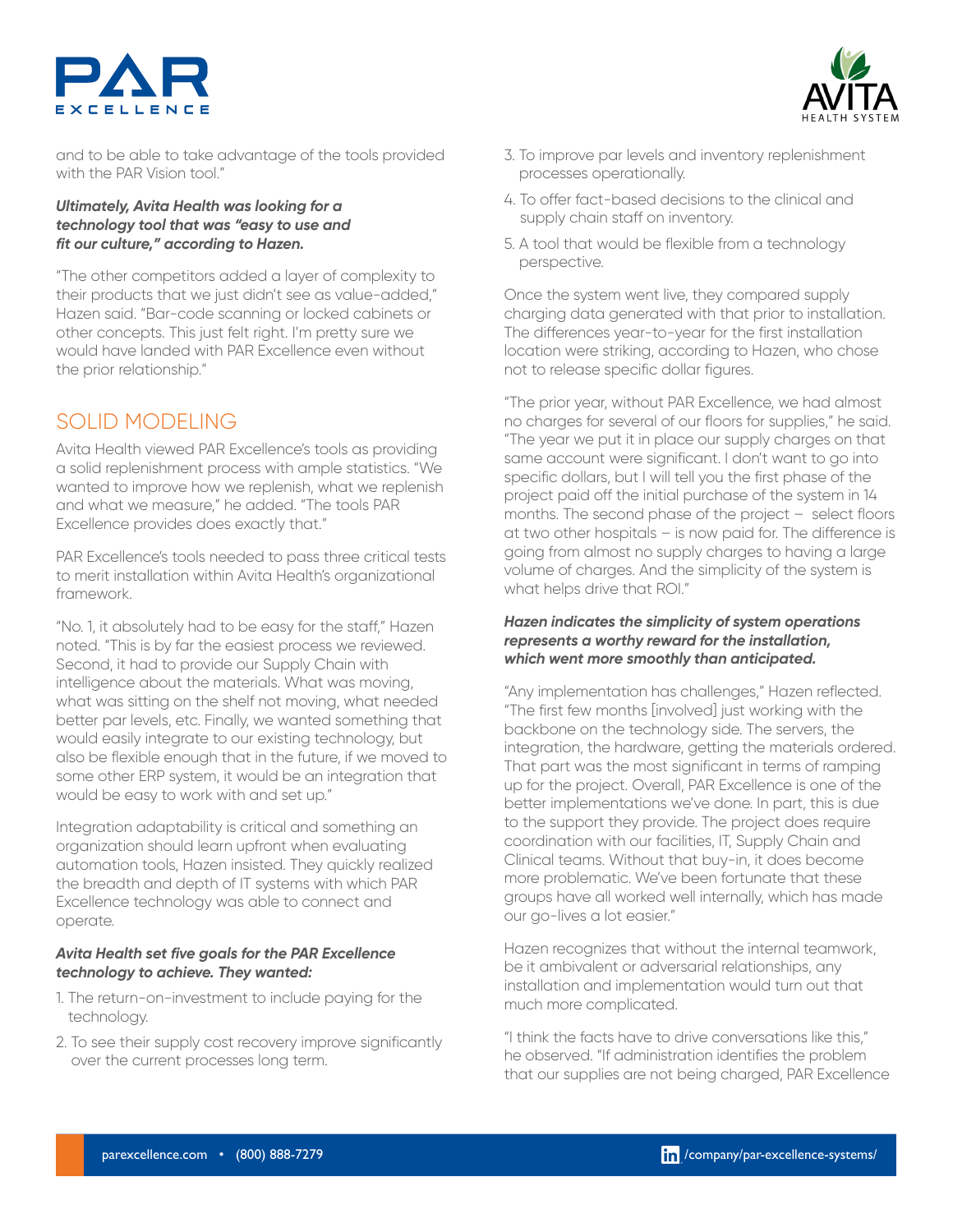



is a possible solution. I'm a big believer in the quality methodology. First, identify the problem. If you can agree with everyone in the room what the issue might be, then you're far better off. Finger-pointing isn't helpful, but if you can present solutions that make documentation easy, help everyone and fix the root cause, then you're well on your way to a solution that brings everyone together.

"I'm not saying our selection process was perfect either," he continued. "But some things that absolutely helped were having a site visit for some of the staff to see it in action. We also agreed there had to be a better way. Even if personalities in the room are an issue, if you can just get agreement on what the problem is, then people are at least looking for solutions."

## STRIVING FOR CONSISTENCY

Hazen's team and Supply Chain installed PAR Excellence within existing facilities, footprints and structures. If he were looking to add PAR Excellence within a new hospital he might alter some decision points a bit.

"At a brand-new hospital, if you're designing the space, make sure you have plenty of wall space available," he advised. "We've run into a few rooms where we had to great really creative with the space in order to work in the supplies. If you're in an existing hospital space, I would suggest being smart about the inventory you to put on the walls. Get as much as you can into the item master so all your replenishment is done through PAR Excellence. We've had a few items that are still special order, and it has created some confusion. Don't be shy about using the facts to drive inventory decisions either. When there's items on shelves that haven't moved in a year, there needs to be discussion on the validity of that item as an inventory item. We've done some of these things, but maybe not as effectively up front as I would have liked."

#### *Hazen acknowledges that PAR Excellence's methodology motivates people to ask those questions early on.*

"The hardest thing to give up is the safety of extra stock," he noted. "It's something we still are addressing, and everyone addresses. The answer is to fairly judge usage based on the history of the item. You can get ordering history from your ERP system and analyze that to at least start that conversation."

Avita Health has recorded a wealth of daily improvements, including financial and operational cost avoidance and cost savings in both hard and soft dollars since implementing the PAR Excellence technology, according to Hazen.

"We've seen more consistency in supply charging and more consistency in cost recovery," he said. "We've seen improvements in the speed of replenishment, the amount of time staff spends doing replenishment and the overall accuracy. At this point we've seen a great recovery in dollars over two years. We have seven units live, three more coming in the next two months, and we'll add two more next year. The project has paid for itself at this point, and we're starting to see our compliance numbers settle in, so we're managing to our exceptions in compliance, not having people question the product or the why of what we're doing."

Supply Chain wanted the PAR Excellence tool in place as Avita Health opened its new distribution center without having to dedicate staff to counting and managing floor stock, according to Hazen. Instead, they wanted their team to concentrate on the logistics of building out the distribution center.

Compliance hovers around 60%, and while that may sound low the percentage represents more of a reflection of the unorthodox way they view compliance, he said.

"Specifically, we measure all materials leaving the shelf as having to be accounted for," Hazen explained. "Many places just measure the chargeable items, which is a small portion overall of their total stock on the shelf. Common-use items are often the hardest to track. A nurse may come in on the beginning of the shift and put several non-chargeable items into a pocket and not think in terms of accounting for the item, so we still are working on things like that. But that's a natural transition that just takes time. The key is [that] those non-chargeables are still replenished in the next cycle, which helps with staff trust in the tool."

### LOOKING AHEAD

After using PAR Excellence technology for a number of months, PAR Vision in particular, Hazen offers some enhancement ideas he'd like to see in future versions. "It's such a great technology but it really needs to be in the Cloud. We understand that all of PAR's new customers are starting in the PAR Cloud and we're very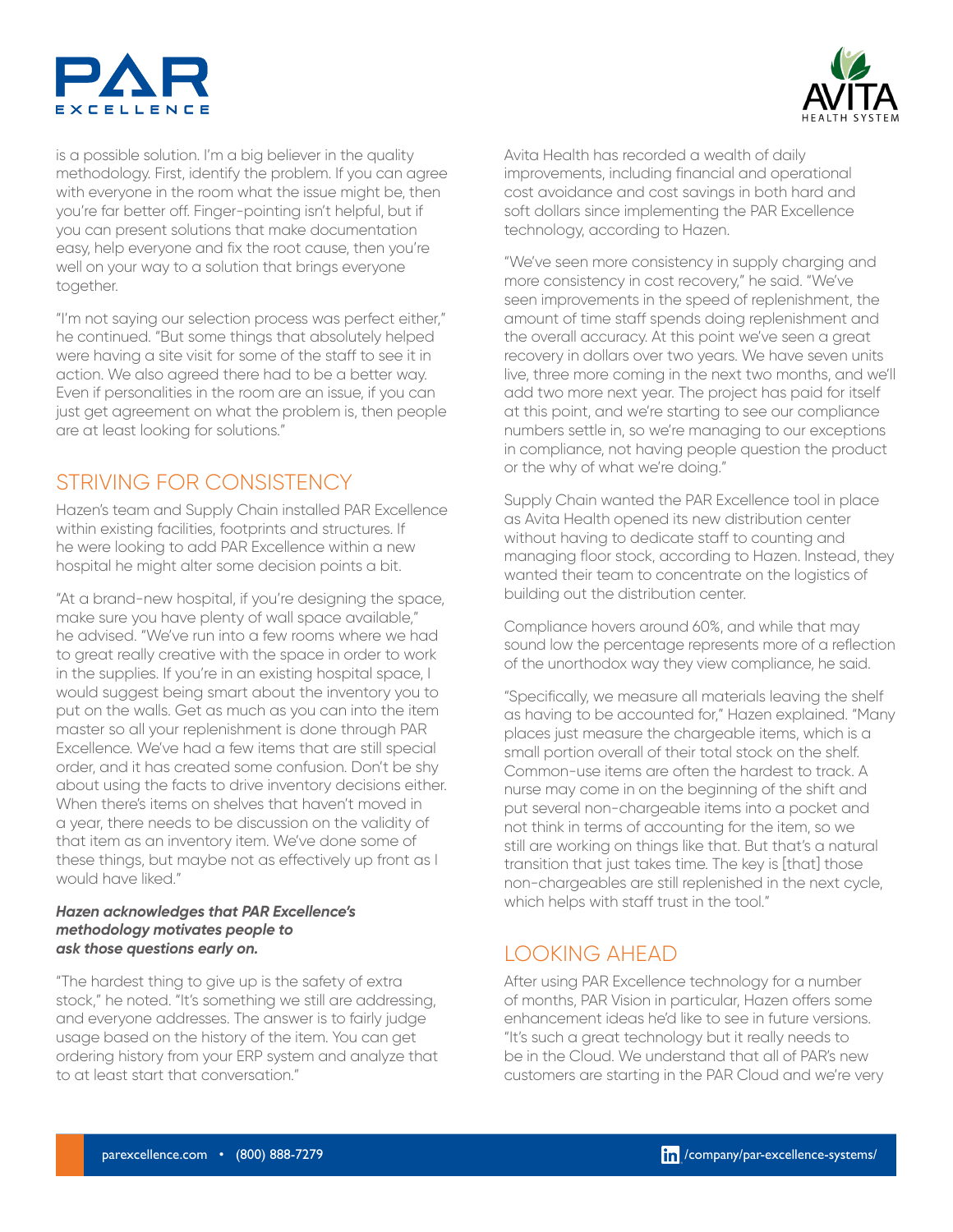



much looking forward to our migration. Our version of PAR Vision installed locally and features an older design. This means our IT staff has be install updates and it takes our new staff a longer time to learn how to navigate between features. In my opinion, Cloud-based applications are usually more intuitive in their design making them easier to use and to train new staff."

He'd eventually like to see the setup migrate to the cloud. "It's such great technology and so easy to use that from an implementation standpoint a cloudbased system would be very helpful on the IT side," he indicated.

Because the initial set-up requires "a lot more hands" a cloud-hosted product might accelerate implementation and allow for expanded tools to monitor scale outages, internal supply PAR issues and feedback on lost charges, for example, according to Hazen.

> *Adopting PAR Excellence is a decision to optimize your resources. Automation like PAR provides tremendous opportunity to realign your team towards higher value activities like clinical support, logistic optimization, etc."* **"**

"PAR Vision provides a lot of information," he continued. "There's a lot of reporting, and in-depth training is really helpful to isolate critical areas for managers to understand."

In addition to the volume of information presented, healthcare organizations then have to decide how they want the information presented, which takes time to learn, Hazen indicated. "For instance, making sure you have date ranges right, or how you want to see the information, like chargeable or all materials, a single location or multiple locations, etc. Those decisions are

important because having that information is so helpful, but at the same time, it does seem to be a lot for new users," he added.

## CLINICAL/CRITICAL RECEPTION

PAR Excellence customers may not fully appreciate the most obvious benefit from implementing the technology, which also may be the most overt, according to Hazen.

"One of the most overlooked, and under appreciated aspects of PAR Excellence is the aesthetics of the room after implementation is done," he observed. "The rooms are so much cleaner, the look is so much more organized. It takes adjustment by staff, but it's very clean, and the staff appreciate that aspect. Most staff find the tool very easy to use, and we almost always have a few that step up to be super users who help out other staff.

"It's a mixed-bag, of course," he continued. "Some people love new tech, new ideas and embrace it. The staff who have been here a long time reflect the wide range on the reaction chart for sure. There's been some very positive transitions to the system and some who have struggled. Many of them see how easy it is, and it grows on them. The way they used to handle the charging, if it was even done, they knew there had to be a better way."

In fact, a new nursing hire with nearly 20 years of experience with other organizations really appreciated the tool, Hazen said. "As time has gone on, our nursing leaders and our administration has seen the value. We've had a lot of positive feedback," he added.

"The C-suite was supportive, otherwise we wouldn't have the dollars to implement, but was skeptical about the pace I thought we could see dollar recovery," he continued. "So far we've been in good shape in [terms of] dollar recovery. It's been mentioned by our CEO in his communications with Leadership staff, so I know the profile for our executive team is pretty good. The customers are mostly positive. Change is always tough, so new nurses coming on-site are usually very happy with the tool, and some of our more seasoned staff have adjusted over time."

Hazen classifies a PAR Excellence implementation as something like "an event when a room goes up." They try to avoid creating a stir as staff see a room being